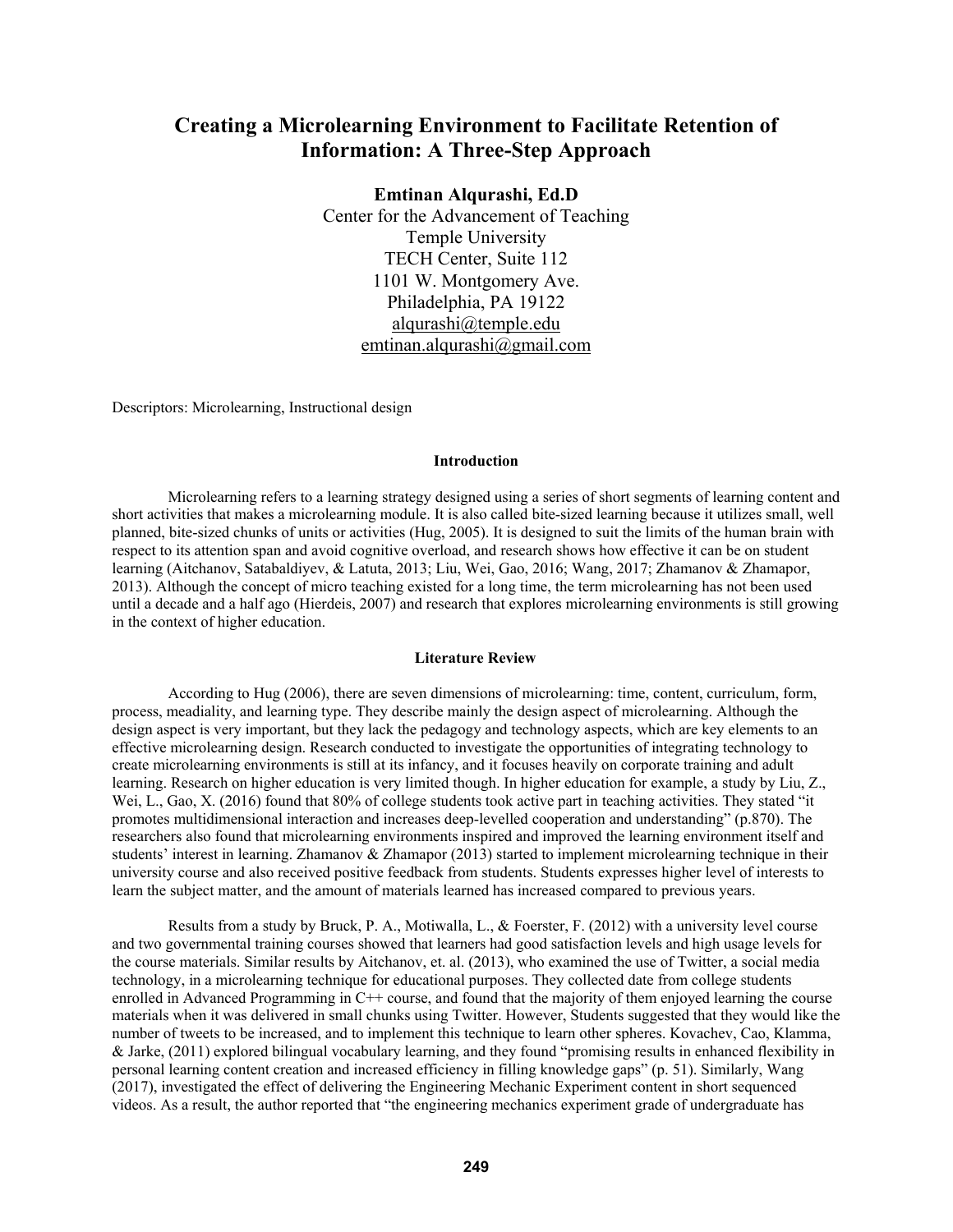improved significantly, the service efficiency of mechanical equipment and degree of familiarity has improved sharply" (p. 130). The design of those short videos, however, resulted to limited student-student and studentinstructor interaction. Interaction with the digital content in this case is the highest.

In terms of evaluations, Giurgiu (2017) assessed whether students respond better to evaluation questions when they watch small segments of content followed by a number of evaluations, or when they watch large amounts of content with fewer evaluations. Findings suggest that smaller chunks of content helped students to better retain information and better perform in end-of-course test. Students who learned through microlearning technique took 28% less time to answer their evaluations and did 20% better, took three times less to cover the course materials compared to students who did not. This suggests that trying to learn large content at once result to little interaction with content.

Although research has shown its effectiveness, there is a lack of providing clear structure and theoretical framework for microlearning. This paper intends to fill the gap in research by providing a three step process of how to create a microlearning environment that help facilitate students' retention of information.

## **Step 1: Break down the content**

The first step in creating a microlearning environment is to break down content into smaller chunks. Microlearning is designed to suit the limits of the human brain with respect to its attention span and avoid cognitive overload, and it supports Hattie and Yates's claim (2014) that learning new material/skills within several spaced short sessions is more effective than a single longer session. This does not mean that instructors cut down their class time but to cut down their class materials into mini ones. It is important at this stage to think about what are the must-to-know information and what are the ok-to-eliminate information when students interact with content.

The following questions can help instructors when thinking about the "must to know" information for their classes:

- What do I want my students to know and understand in order to move forward?
- What are the 3 or 4 most important things I want my students to learn?
- What are the most common mistakes students do that affect their learning and their grades?
- What topics do I think that can be broken down into small pieces?

These are just some example questions to ask for choosing appropriate content to break down. Once microlearning content is determined, it is essential to think about the pedagogical model to use and the design of the microlearning environment.

#### **Step 2: Time the Activities**

Another important elements to consider is the length of the learning activities when designing and creating an effective microlearning environment. Learning in small steps happens when activities are relatively short. The total amount to complete all segment of content in a microlearning module does not take more than 15 to 20 minutes for learners to complete. Within the microlearning module, micro activities are designed that takes learner 3 to 5 minutes to complete. This can include 5-minute mini lecture, followed by 5-minute think-pair-share, etc. The purpose of this step is to revisit information multiple times through a variety of activities to reinforce and retain information and help it move to the long term memory.

#### **Step 3: Focus on a Single Learning Goal**

A Microlearning module focuses on a single learning goal students need to achieve. What makes microlearning effective is not just because an activity takes 5 minutes to complete, but also provide specific and targeted information. The purpose of this step is to ensure that learners take one step at a time to learn and meet the goal, before they move forward.

When writing down the learning goal, it is important to first think about what is the one thing that students will learn by the end of the microlearning unit? Something they'll be able to do, feel, or know as a result of interacting with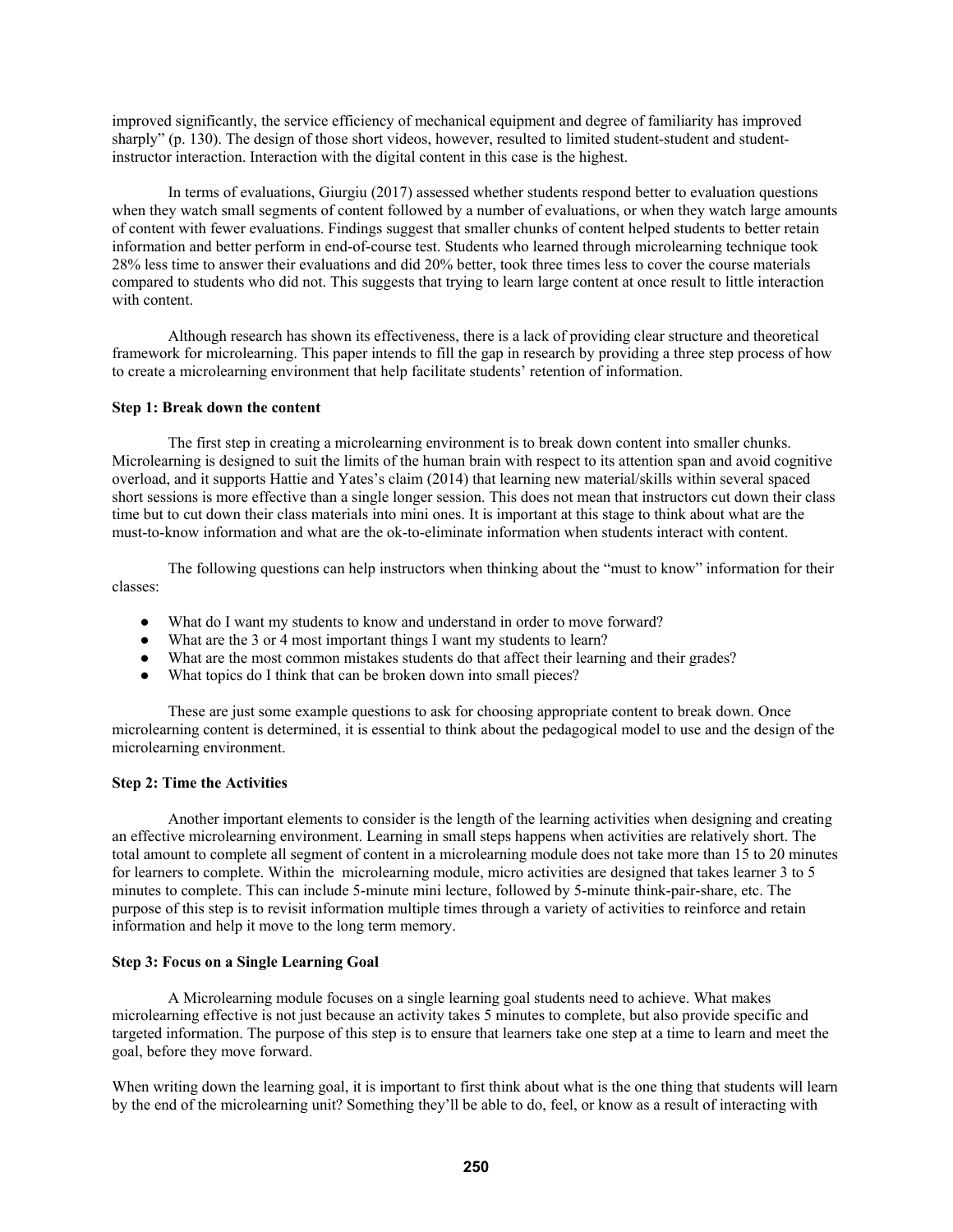the microlearning content. For example, students will be able to compute basic statistical tests by the end of the unit. Once a learning goals for a lesson were determined, it is important to assign a single learning goa for each microlearning unit, and then think about its process to help students learn. Baumgartner (2013) discusses the theory behind microlearning and proposes a model of a competence spiral to scaffold students' learning. In the first phase called Learning I, students absorb knowledge; this knowledge is basic and has no meaning yet (relates to behaviorism), In the second phase called Learning II, students acquire knowledge. Students in this phase interact with artificial environments and make their own experiences. Learning here in active with meaningful feedback is provided by the instructor (relates to cognitivism). In the third phase called Learning III, knowledge is constructed where instructors and students work together to master the course materials (relates to constructivism). In Learning I+, students proceed to higher level with more advanced concepts. Based on the Baumgartner's model, Göschlberger (2016) proposed a social microlearning platform designed for all four phases. In Learning I, students create and share microlearning content. In Learning II, students evaluate, rate and improve the microlearning content. In Learning III, students are able to tag and collect content items. Learning I+, students interact with the microlearning content and solve low stakes quizzes, which they can take repeatedly to help them learn the materials.

#### **The Role of Technology**

Technology can play an important role in microlearning. It can be used to engage students with micro activities. The challenge with technology is that it is a fast-growing industry, sometimes it is hard for instructors to keep up, as they have teaching and non-teaching responsibilities. However, instructors often have knowledge about the content they are teaching, but not much how to integrate technology to help students learn. (Alqurashi, Gokbel, & Carbonara, 2016).

Many of the technologies used in the classroom nowadays are have mobile friendly applications. In addition, the number of students who own mobile devices continue to increase. For this reason, digital microlearning environments should use mobile friendly applications, to allow learners to complete learning activities on their devices. The integration of mobile devices to create microlearning environments was discussed by Hug (2010). He emphasized on the importance of mobile devices because many reasons: (1) content displayed on mobile devices is usually a microcontent, (2) attention span and time periods are relatively short when presented on mobile devices, (3) a screen size in a mobile device is smaller than other devices, (4) mobile devices allow the design of micro-steps in formal and informal learning environments, (5) mobile devices allow the microlearning environment to be mobile, physical and social, and (6) finally mobile devices are often associated with micro platforms.

## **Conclusion**

The microlearning model helps to ensure that students retain information. It does help usually distracted individuals to learn in short focused micro content. Instructors must also focus on the learning experience in the big picture when implementing microlearning. The application and the construction of knowledge that occur in class after students complete their microlearning content outside of class. By including all elements of microlearning (i.e. content, pedagogy, and technology), it can increase student engagement, enhance student satisfaction, and positively impact the learning experience.

#### **References**

- Aitchanov, B., Satabaldiyev, A., & Latuta, K. (2013). Application of microlearning technique and Twitter for educational purposes. *Journal of Physics: Conference Series, 423*, 1-4. Doi: 10.1088/1742- 6596/423/1/012044.
- Alqurashi, E., Gokbel, E. N. and Carbonara, D. (2016), Teachers' knowledge in content, pedagogy and technology integration: a comparative analysis between teachers in Saudi Arabia and United States. *British Journal of Educational Technology*. Doi:10.1111/bjet.12514.
- Baumgartner, P. (2013). Educational dimensions of microlearning–towards a taxonomy for microlearning. In: Designing Microlearning Experiences–Building up Knowledge in Organisations and Companies. Innsbruck University Press, Innsbruck.
- Bruck, P. A., Motiwalla, L., & Foerster, F. (2012). Mobile learning with micro-content: a framework and evaluation. *25th Bled eConference. Retrieved from www.bledconference.org*.